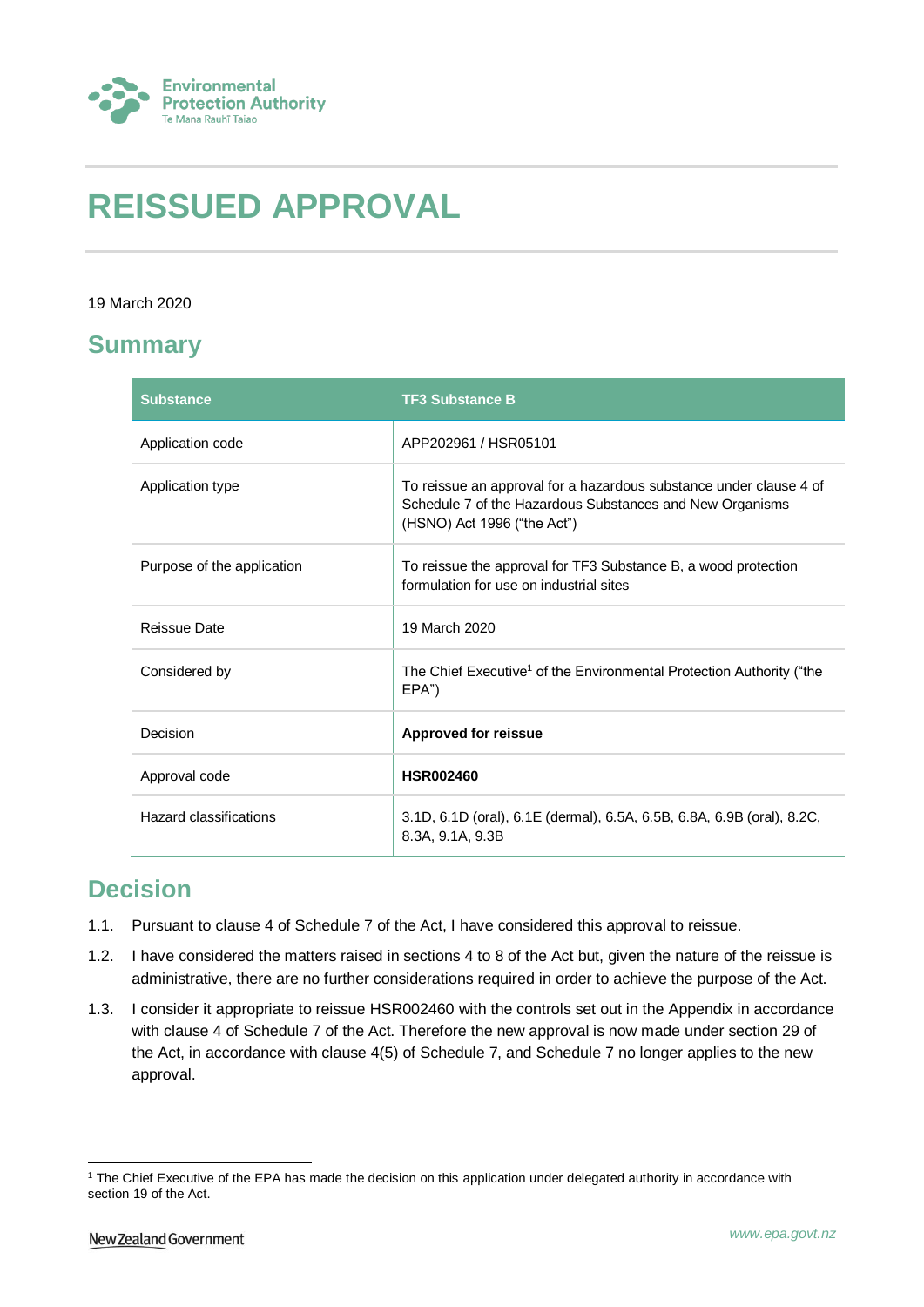#### **Reissued Approval for TF3 Substance B (**APP202961 / HSR05101**)**

1.4. The transitional provisions of the relevant EPA Notices apply to the reissued approval for the transitional period which begins on the date of reissue and ends on 31 March 2022.

Prot brity tion  $\cancel{t}$ 

*Signed by:* **Date: 19 March 2020**

Dr Allan L Freeth

**Chief Executive, EPA**

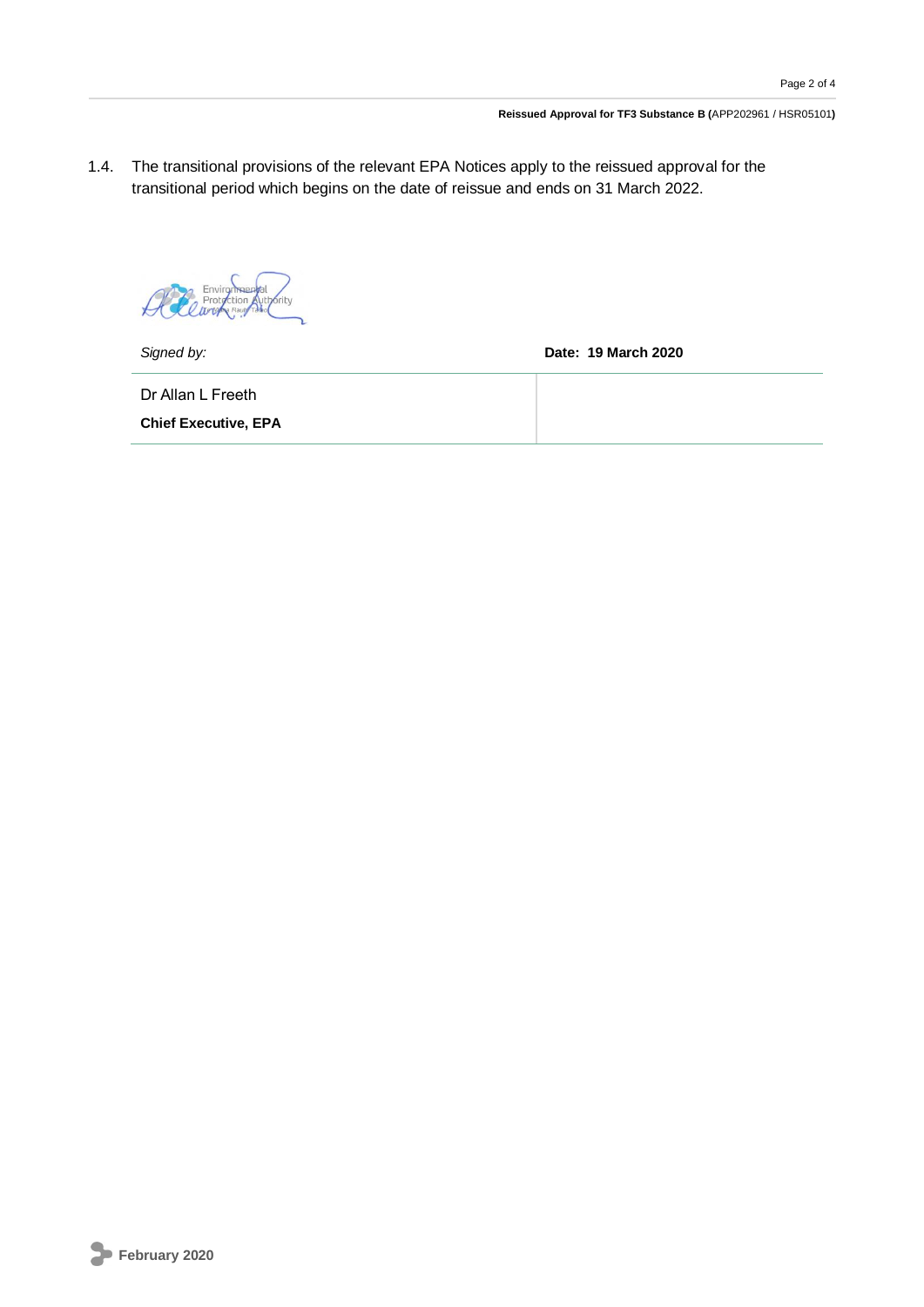**Reissued Approval for TF3 Substance B (**APP202961 / HSR05101**)**

# **Appendix: Controls applying to TF3 Substance B**

## **EPA Controls**

| <b>Control</b><br>code | <b>EPA Notice</b>                                                       | <b>Control description</b>                                   |
|------------------------|-------------------------------------------------------------------------|--------------------------------------------------------------|
| LAB                    | <b>EPA Labelling</b><br>Notice 2017                                     | Requirements for labelling of hazardous substances           |
| <b>PKG</b>             | EPA Packaging<br>Notice 2017                                            | Requirements for packaging of hazardous substances           |
| <b>SDS</b>             | <b>EPA Safety Data</b><br>Sheet Notice 2017                             | Requirements for safety data sheets for hazardous substances |
| <b>DIS</b>             | <b>EPA Disposal</b><br>Notice 2017                                      | Requirements for disposal of hazardous substances            |
| $HPC-1$                | <b>EPA Hazardous</b><br><b>Property Controls</b><br>Notice 2017 Part 1  | <b>Hazardous Property Controls preliminary provisions</b>    |
| $HPC-3$                | <b>EPA Hazardous</b><br><b>Property Controls</b><br>Notice 2017 Part 3  | Hazardous substances in a place other than a workplace       |
| HPC-4A                 | <b>EPA Hazardous</b><br><b>Property Controls</b><br>Notice 2017 Part 4A | Site and storage controls for class 9 substances             |
| HPC-4B                 | <b>EPA Hazardous</b><br><b>Property Controls</b><br>Notice 2017 Part 4B | Use of class 9 substances                                    |

## **HSNO Additional Controls and Modifications to Controls**

| <b>Control code</b>                      | <b>HSNO Act</b> | <b>Control</b>                                                                                                                                                                           |
|------------------------------------------|-----------------|------------------------------------------------------------------------------------------------------------------------------------------------------------------------------------------|
| Use restriction                          | Section 77A     | This substance shall only be used as an agent in the preservation<br>treatment of timber at industrial sites.                                                                            |
| Environmental<br>exposure limit<br>(EEL) | Section 77B     | The EEL water values for the components of this substance are:<br>benzalkonium chloride 1.3 µg/L<br>$\bullet$<br>iodocarb 0.1 µg/L<br>$\bullet$<br>propiconazole 0.015 µg/L<br>$\bullet$ |